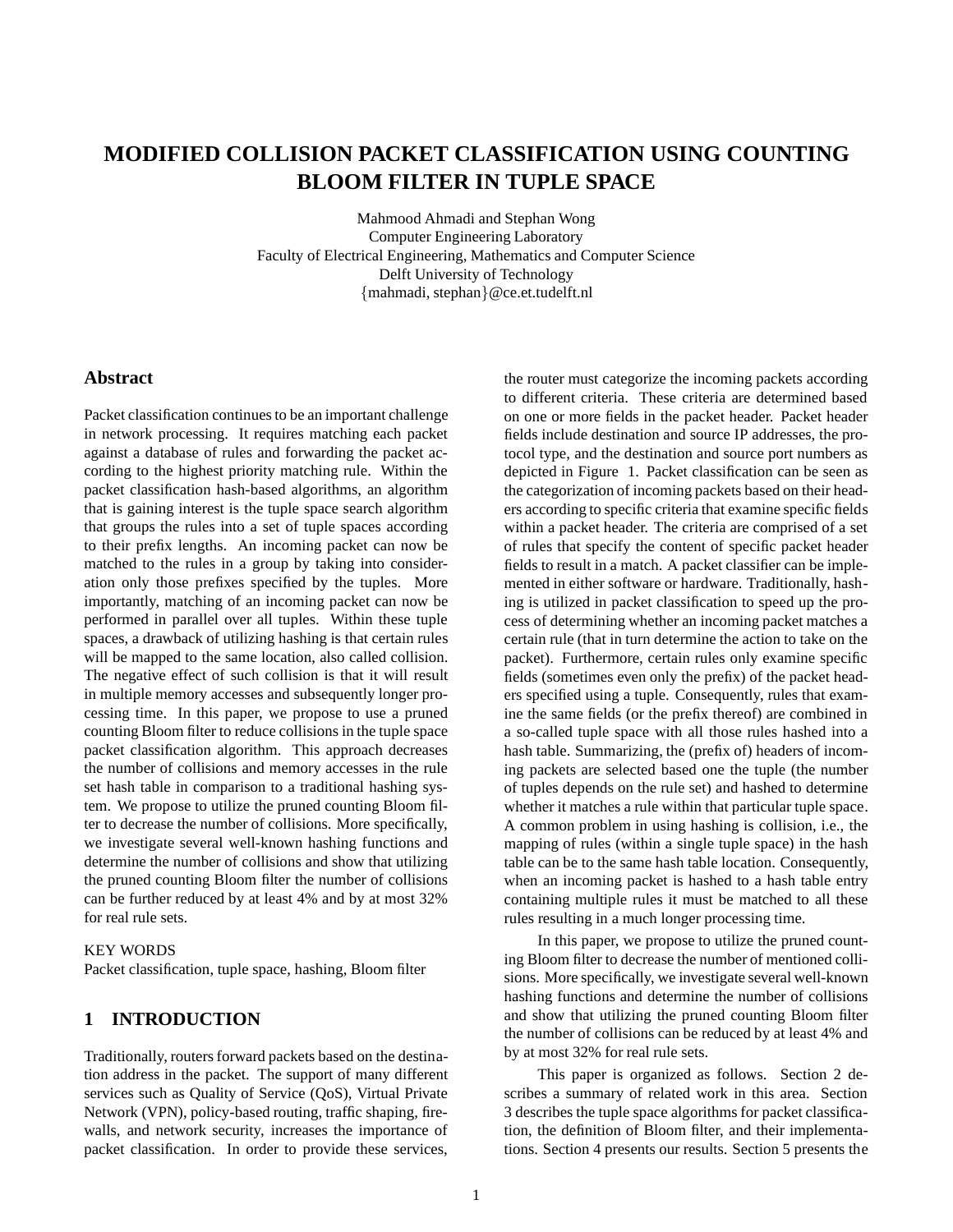

Figure 1. Most important fields that are used in classification algorithms.

overall conclusions.

### **2 RELATED WORK**

The packet classification problem is inherently hard from a theoretical standpoint[1]. It has been shown that the packet classification requires either  $O(logN^{k-1})$  time and linear memory, or  $log(N)$  time and  $O(N^K)$  memory, where N is the number of rules, and K is the number of fields in the header used in the rules $[1, 7]$ . Several research groups proposed a collection of software and hardware solutions [1, 5, 7, 13]. These solutions are: exhaustive search, decision tree, grid-of-Tries, decomposition and tuple space search [5, 13, 12].

Many algorithms exist in the packet classification area and we discuss here only those algorithms that are related to our work. The Bloom filter recently has been used for network applications, one interesting effort has been performed by Darmpurikar and Song who used Bloom filters for packet classification and IP lookup problems [4, 10]. Another work to reduce collisions and access times in the hash table proposes Fast Hash Table (FHT) architecture [10] that convert a Bloom filter into a counting Bloom filter and associate a hash bucket with it. The former work involved a TCAM memory and a crossproducting algorithm that merges the tuple space with a Bloom filter and later effort only show simulation results with many hashing functions and memory buckets per item. In our work, we implement a software packet classifier using a pruned counting Bloom filter in the traditional tuple space. Our approach utilizes a pruned counting Bloom filter to organize the rule set in a tuple space with a minimized number of hashing functions and collisions. We show related results and implement a classifier software tool.

# **3 TUPLE SPACE AND BLOOM FILTER CONCEPT**

In this section, we present the concept of the tuple space classification algorithm and Bloom filters.

#### **3.1 Tuple space classification**

A high-level approach for multiple field search employs tuple spaces with a tuple representing information in each field specified by the rules. Srinivasan, et.al. introduced the tuple space approach and the collection of tuple search algorithms in [11, 12]. We provide a simplified example rule



Figure 2. Assigning values for ranges, based on the Nesting Level and the Range-ID.

classification on five fields in Table 1. Address prefixes cover 32-bit addresses and port ranges cover 16-bit port numbers. For address prefix fields, the number of specified bits is simply the number of non-wildcard bits in the prefix. For the protocol fields, the value is simply a boolean: '1' if a protocol is specified, '0' if a wildcard is specified [12, 13]. The number of specified bits in a port range are less straightforward to define. The authors introduced the concept of nesting levels and Range-IDs to define the tuple value for port ranges. The nesting level specifies the layer of the hierarchy and the Range-ID uniquely labels the range within its layer. In this manner, all port ranges can be converted to a (Nesting level, Range-ID) pair. We present in the following an example to illustrate Range-IDs. The full range, in this example (0-65535) always has the id 0. The two ranges at level 1 namely, (0, 1023) and (1024, 65535) in our example receive id 0, and 1, respectively. The example of mapping a port range to a nesting level and a Range-ID for Table 1 is depicted in Figure 2.

In the following, we illustrate how a search key is constructed from a packet based on a tuple. A search key for the tuple  $[8, 24, 2, 0, 1]$  is constructed by concatenating the first octet of the packet source address, the first three octets of the packet destination address, the Range-ID of the source port, the range at nesting level 2 covering the packet source port number, the Range-ID of the destination port range at nesting level 0 covering the packet destination port number, and the protocol field. Finally, all algorithms using the tuple space approach involve a search of the tuple space or a subset of the tuples in the tuple space.

#### **3.2 Counting Bloom filter**

A Bloom filter is a simple space efficient randomized data structure for representing a set in order to support membership queries. Bloom filters allow false positives, but the space savings often outweigh this drawback when the probability of an error is made sufficiently low. Burton Bloom introduced Bloom filters in the 1970s [2].

A set  $S = x_1, x_2, ..., x_n$  of *n* elements is repre-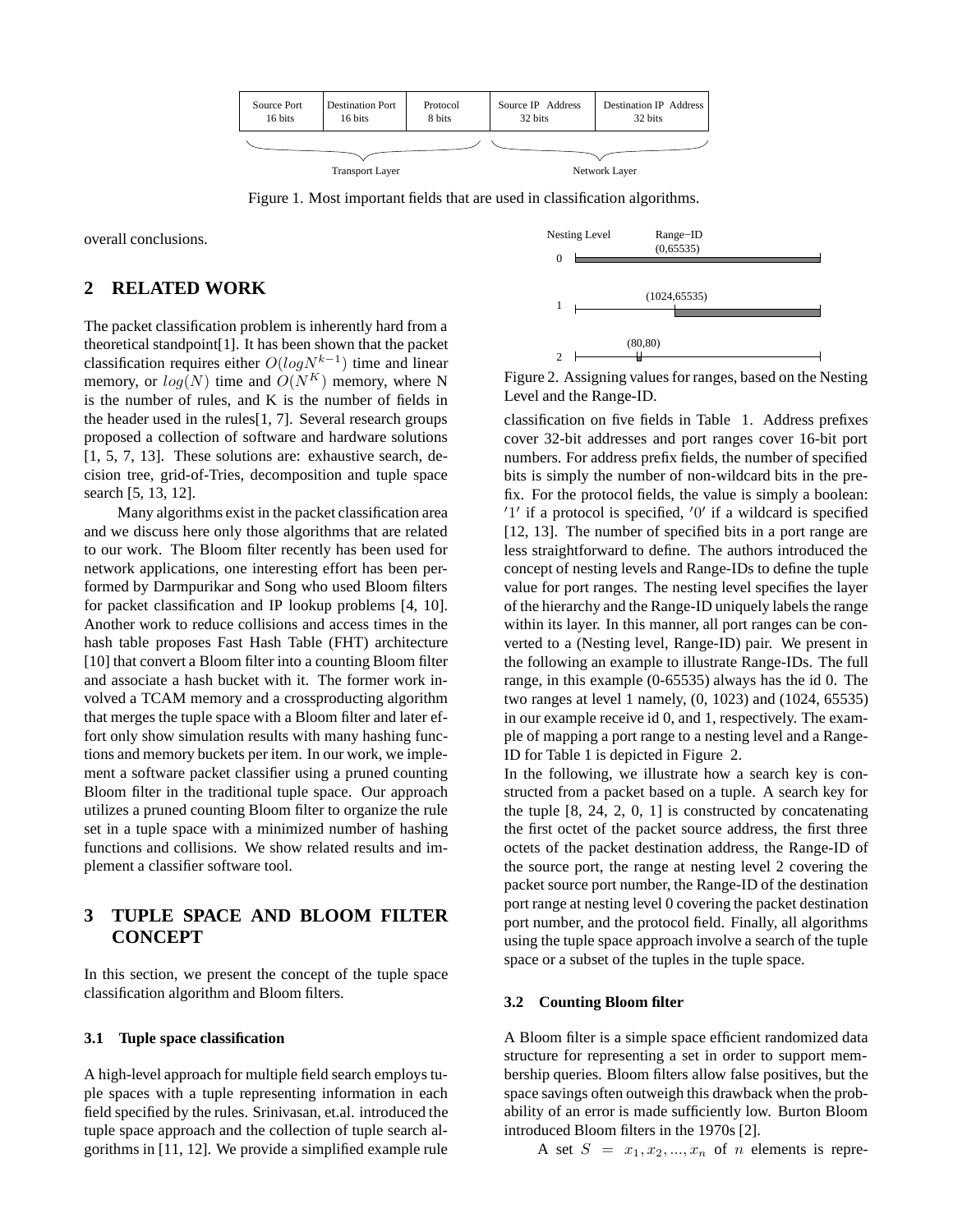| <b>Rules</b>   | <b>Destination IP (address mask)</b> | Source IP (address mask)          | Port No. | Protocol No. | <b>Tuple space</b> |
|----------------|--------------------------------------|-----------------------------------|----------|--------------|--------------------|
| R1             | 192.168.190.69 (255.255.255.255)     | 192.168.80.11 (255.255.255.0)     | -de      |              | [32, 32, 0, 0]     |
| R <sub>2</sub> | 192.168.3.0 (255.255.255.0)          | 192.168.200.157 (255.255.255.255) | eg www   | tcp          | [24, 32, 2, 1]     |
| R <sub>3</sub> | 192.168.198.4 (255.255.255.255)      | 192.168.160.0 (255.255.255.0)     | et 1023  | udp          | [32, 32, 1, 1]     |
| R <sub>4</sub> | 193.164.0.0 (255.255.0.0)            | 193.0.0.0 (255.0.0.0)             | eg www   | udp          | [16, 8, 2, 1]      |
| R <sub>5</sub> | 192.168.0.0 (255.255.0.0)            | 192.0.0.0 (255.0.0.0)             | eq www   | tcp          | [16, 8, 2, 1]      |
| R6             | 0.0.0.0(0.0.0.0)                     | 0.0.0.0(0.0.0.0)                  | -de      |              | [0,0,0,0]          |

Table 1. Simpilified example of rule classification.

sented by an array  $v$  of  $m$  bits that are initially all set to 0. A set of k independent hash functions,  $h_1, h_2, ... h_k$  each with range  $1, 2, ..., m$ , are used to set the bits at positions  $h_1(x), h_2(x), ..., h_k(x)$ , for all x in set S. For each element  $x \in S$ , the bits at position  $h_i(x)$  are set to 1 for  $1 \le i \le k$ . A location can be set to 1 multiple times, but only the first change has an effect. To check if an item  $y$  is in  $S$ , we check whether all  $h_i(y)$  are set to 1. If not, then clearly y is not a member of S. If all  $h_i(y)$  are set to 1 then y is in S. For example, imagine that enough keys are inserted that all bits in  $v$  have been set; in this case, every search will be successful whether or not the key was actually inserted [6]. An example of Bloom filter is depicted in Figure 3.



Figure 3. (A) An example of a Bloom filter (B) The hash table structure using counting Bloom filter for four rules.

Figure 3(A) depicts a Bloom filter structure and two rules  $R1$  and  $R2$ , starting with an array containing all '0's. Each item of rule set  $R_i$  is hashed k times using k hash function and the related bits are set to 1. To check whether element  $R_i$  is in the set hash it k times using the same hash functions and check the corresponding bits. Based on Figure 3(A), element P1 cannot be in the set since a zero is found at one of the bits locations and P2 can be in the set since all positions contain ones.

A variant of the Bloom filter is the counting Bloom filter [10] in which each bit of the filter is replaced by a counter. The insertion of an item results in incrementing the counter indexed by the corresponding hashing function. Therefore, a counter in this filter essentially represent the number of items hashed to its location. Figure 3(B) depicts hashing four rules to a hash table based on a counting Bloom filter. The counter of the array show the number of elements in the related bucket. We compute  $k$  hash functions  $h_1(),..., h_k()$  over an input item and increment the related  $k$  counters. Subsequently, we store the item in the lists associated with each of  $k$  buckets hence a single item is stored  $k$  times in memory. In this approach, we need to maintain up to  $k$  copies of each item requiring  $k$ times more memory compared to a traditional hash table.

However, in a Bloom hash table only one copy is accessed while the other  $(k - 1)$  copies of item are never accessed. Therefore, the memory requirement can be minimized in the mentioned structure, resulting in the pruned counting Bloom hash table. The pruned Bloom hash table for Figure 3(B) is depicted in Figure 4.



Figure 4. The hash table structure using pruned counting Bloom filter.

An alternative to the pruned counting Bloom filter, insertion and deletion of redundant items are preformed simultaneously. In this method, the memory requirement is equal to  $n$ , i.e., the number of elements in the hash table. In the meantime, it involves more computations in the hash table construction time relative to the previous method. It must be noted that during the pruned Bloom filter hash table creation, the counter values are not changed thereby, after pruning, the counter does not express the number of items in the list and is greater than or equal to the number of items in each bucket[10].

#### **3.3 Implementation**

In this section, we present the architecture of a packet classifier and the resulting Bloom filter implementation in tuple space. For testing the system, we use different rule set databases and packet traces that have been used by the Applied Research Laboratory in Washington University in St. Louis [9]. The specification of rule databases and packet traces is shown in Table 2. Table 2 includes seven rule sets database and packet traces. The rule sets FW1, ACL1, IPC1are extracted from real rule sets and other generated by the classbench benchmark. More details on classbench, rule sets database, and packet traces can be found in [9].

#### **3.3.1 The packet classifier architecture**

In this paper, we merge the pruned Bloom filter and tuple space for packet classification to decrease the number of collisions and memory accesses in rules hash table. The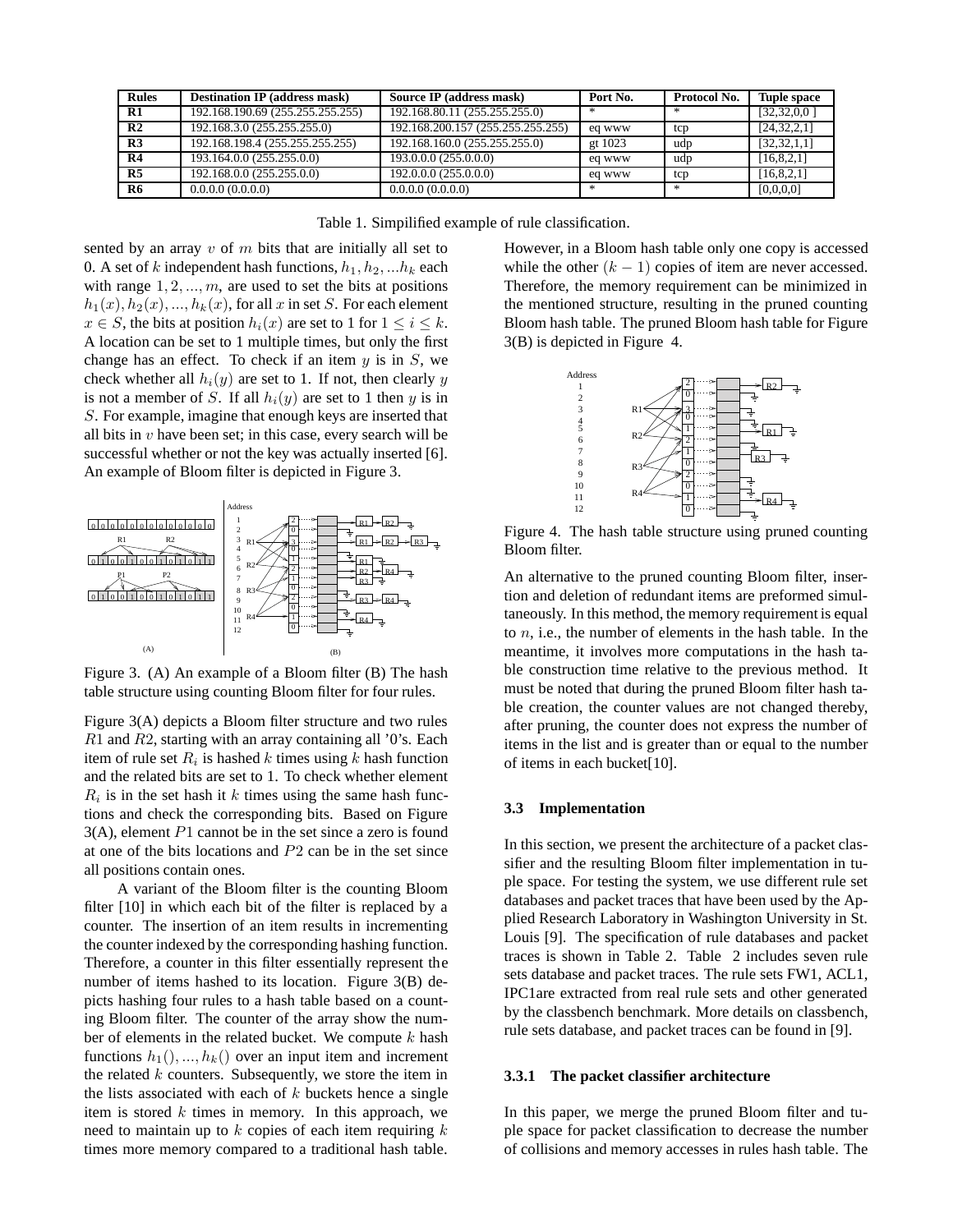two main parts of our architecture are: rules hash table constructor and packet search. The architecture is depicted in Figure 5.



Figure 5. The architecture of classifier using pruned Bloom filter and tuple space.

**Rule hash table constructor:** This component reads the rules from a rule set database and extracts the rule specification to determine the related tuple that the rule belongs to. After determining the tuple, the rule should be hashed, the next procedure is making a hash key using the Bloom filter and finally store the rules in the hash table. In this process, different hash tables with unequal size are created, since each hash table correspond to a single tuple and each tuple included different rules and tuple specifications. Usually more than half of the rules belong to two tuples, and this is depicted on the right side of Figure 5. In this figure,  $m$  is the number of tuples and  $B$  shows the size of the buckets.

**Packet search:** This component of the classifier processes the incoming packets to find matching rules in the hash tables corresponding to tuples. Therefore, for each incoming packet, a hash key is extracted based on each tuple specification. Subsequently, m hash keys are used to access the m hash tables (after hashing) to determine whether matching rules can be found. The accessing of the hash table can be performed in a serial or parallel manner. Finally, the actual packet is checked against the found rules in the packet matcher. For each packet, the number of hashing operations are equal to the number of tuples in the system or the number of distinct hash tables, thus the number of access in sequential search process per packet is equal to the number of tuples.

## **4 RESULTS**

In this section, we present the results of several experiments utilizing the proposed architecture for different rule set databases. In the classifier architecture, an important element entails the hashing functions that are used by the Bloom filter. We utilize seven hashing function in this architecture [8]. The specification of hashing functions are presented in Table 2. The table includes the name, the minimum required clock cycle and the number of generated collisions for different rule set databases. In Table 3, we can observe that four hashing functions with acceptable execution time and collision are (DJB, SDBM, JS, ELF) and (DJB, SDBM, APH, DEK), respectively. The hashing function execution time is measured as the number of clock cycles that the function runs. The number of clock cycles in Table 3 have been obtained after consecutive runs and then selecting the minimum number of clock cycles for each function. To provide greater precision for timing measurements, many processors also contain a timer that operates at the clock cycle level[3]. We compute the number of collisions for different bucket sizes and several hashing functions including two groups of four hash functions in the Bloom filter. The results are presented in Tables 4 and 5. In Tables 4 and 5, Bloom-k denotes a Bloom filter with k hashing functions. The data of each column with the bucket size set to 1 shows the number of collisions and the remaining columns show the number of overflow items. Based on Tables 4 and 5, we can observe that using a pruned counting Bloom filter decreases the number of collisions when the number of hashing functions is 2, in this case number of collisions reduced by 32%. For real rule sets, the number of collisions is reduced by at least 4% for Bloom-4 and rule set IPC1 and by 32% for Bloom-2 and rule set IPC1. The worst case involves Bloom-4 and FW-100. In this case, the number of tuples is 26 and number of rules is 92 with more than 50% of rules grouped in two tuples. Consequently, the other tuples encompass a low number of rules. In other words, the rate of randomization by the Bloom filter is decreased when a tuple has a low number of rules. In Tables 4 and 5, we can observe that the Bloom-2 results in the lowest number of collisions. The decreasing number of collisions causes a decrease in the number of accesses per packet. Additionally, we calculated the average number of accesses per packet for different rules databases and packet traces. These results are presented in Table 6. In general, hashing systems create collisions. In here, we use overflow area and chaining techniques for collision solving. Utilizing an overflow area, i.e, a shared memory area storing all colliding rules, requires again a linear search through this area, and is therefore no longer considered. In the chaining technique, each colliding rule is stored in a dynamic memory cell that is pointed to by the related bucket. In the following, we only present the results of the chaining technique (see Table 6). We can observe in Table 6 that the number of accesses per packet converge to the number of tuples in the rule sets database. In the pruned counting Bloom filter, the number of accesses per packet is minimized when the number of functions in the pruned counting Bloom filter is 2. In this case for rule sets databases FW1-1k, FW1- 5k, FW1-10k and FW1, the number of accesses per packet using Bloom-2 decreases by 19% in comparison to the traditional hashing system. Note that the results have been generated for rule set with corresponding packet trace. In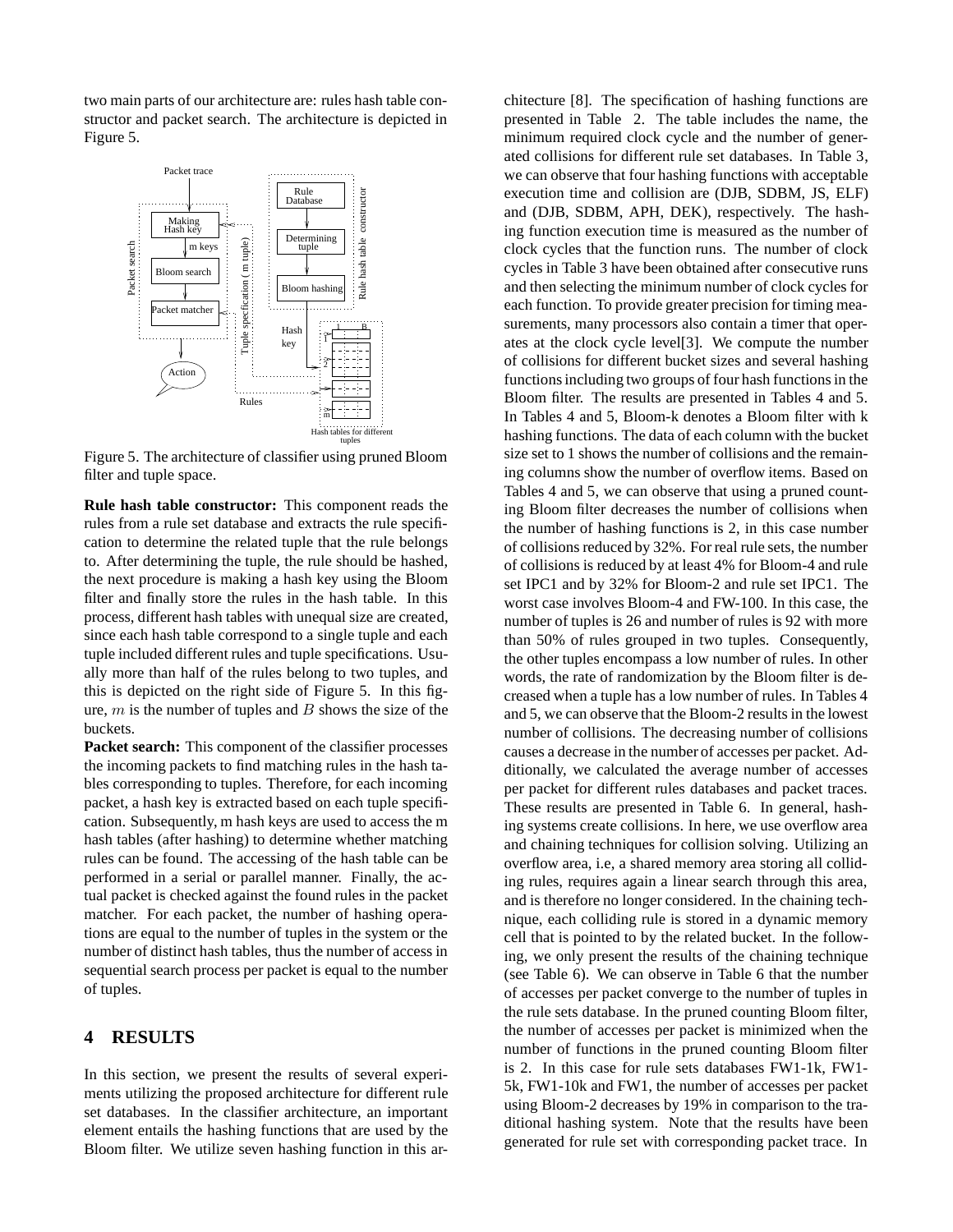| <b>Rule Database</b>     | <b>FW1-100</b> | <b>FW1-1k</b> | <b>FW1-5k</b> | <b>FW1-10k</b> | FW1  | ACL 1 | IPC1 |  |
|--------------------------|----------------|---------------|---------------|----------------|------|-------|------|--|
| Number of rules          | 92             | 971           | 4653          | 9311           | 266  | 752   | 1550 |  |
| <b>Number of tuples</b>  | 26             | 42            | 52            | 57             | 36   | 44    | 79ء  |  |
| Packet trace             | <b>FW1-100</b> | <b>FW1-1k</b> | <b>FW1-5k</b> | <b>FW1-10k</b> | FW1  | ACL1  | IPC1 |  |
| <b>Number of Packets</b> | 920            | 8050          | 46700         | 93250          | 2830 | 8140  | 7020 |  |

Table 2. Rule set database and packet trace specification.

| <b>Function Rules</b> | APH  | <b>DJBH</b> | <b>SDBM</b> | DEK  | ELF  | JS   | CRC  | One-at-time |
|-----------------------|------|-------------|-------------|------|------|------|------|-------------|
| <b>FW1-1k</b>         | 288  | 308         | 290         | 301  | 301  | 290  | 299  | 288         |
| <b>FW1-5k</b>         | 1669 | 1688        | 1645        | 701  | 1698 | 1691 | 1697 | 1709        |
| <b>FW1-10k</b>        | 3424 | 3439        | 3357        | 3403 | 3341 | 3419 | 3347 | 3411        |
| Minimum clock cycle   | 824  | 396         | 460         | 492  | 612  | 448  | 2864 | 867         |

Table 3. Different hashing functions specification used in pruned counting Bloom implementation.

|                 | <b>Bloom-4</b>     |     |          | Bloom-3            |     |   | Bloom-2            | <b>Traditional hashing</b> |                    |     |     |  |
|-----------------|--------------------|-----|----------|--------------------|-----|---|--------------------|----------------------------|--------------------|-----|-----|--|
|                 | <b>Bucket Size</b> |     |          | <b>Bucket Size</b> |     |   | <b>Bucket Size</b> |                            | <b>Bucket Size</b> |     |     |  |
| <b>Rule Set</b> |                    |     |          |                    |     | 3 |                    |                            |                    |     |     |  |
| <b>FW1-100</b>  | $28 (+27%)$        | 4   |          | $21(-5%)$          | ↑   |   | 19 (-14%)          |                            | 22                 | 6   | ∍   |  |
| $FW1-1k$        | 271 (-7%)          | 49  |          | 226 (-23%)         | 25  |   | $202(-31\%)$       | 27                         | 292                | 101 | 27  |  |
| $FW1-5k$        | 1615 (-2%)         | 215 |          | 1353 (-18%)        | 127 |   | 211 (-27%)         | 96                         | 1651               | 475 | 112 |  |
| <b>FW1-10k</b>  | $3260(-1%)$        | 480 | 13       | 2710 (-18%)        | 229 |   | 2373 (-28%)        |                            | 3305               | 912 | 209 |  |
| FW1             | 76 (-5%)           | 8   | $\theta$ | $64 (-20\%)$       | 4   | 0 | 58 (-28%)          | 3                          | 80                 | 19  | 7   |  |
| <b>ACL1</b>     | 254 (-6%)          | 40  |          | 209 (-23%)         | 19  |   | 187 (-31%)         | 15                         | 271                | 76  | 19  |  |
| IPC1            | 476 (-7.5%)        | 61  | 4        | 402 (-22%)         | 36  |   | 354 (-31%)         | 28                         | 515                | 148 | 40  |  |

Table 4. The number of collisions and overflows in pruned counting Bloom filter with DJB, SDBM, APH, DEK hashing functions compared with traditional hashing system.

|                 | <b>Bloom-4</b>     |     |          | Bloom-3            |     |          | Bloom-2                  |     | <b>Traditional hashing</b> |      |     |     |
|-----------------|--------------------|-----|----------|--------------------|-----|----------|--------------------------|-----|----------------------------|------|-----|-----|
|                 | <b>Bucket Size</b> |     |          | <b>Bucket Size</b> |     |          | <b>Bucket Size</b>       |     | <b>Bucket Size</b>         |      |     |     |
| <b>Rule Set</b> |                    |     |          |                    | ∠   | 3        |                          |     |                            |      |     |     |
| <b>FW1-100</b>  | $28 (+27%)$        |     | $\Omega$ | $26 (+18%)$        | 2   | $\Omega$ | 22(0%)                   | 3   |                            | 22   |     | ↑   |
| $FW1-1k$        | $271(-8%)$         | 44  |          | $217(-26%)$        | 26  | $\theta$ | $203, (-31\%)$           | 24  |                            | 294  | 95  | 28  |
| <b>FW1-5k</b>   | 1635 (-4%)         | 237 |          | 1358 (-20%)        | 129 |          | $\overline{1188}$ (-30%) | 78  |                            | 1705 | 454 | 80  |
| <b>FW1-10k</b>  | 3287 (-1.4%)       | 499 | 14       | 2710 (-19%)        | 247 | 2        | 2396 (-28%)              | 195 |                            | 3335 | 921 | 211 |
| FW1             | $76(-5%)$          | 10  | $\Omega$ | $64 (-20\%)$       | 5   | $\theta$ | 58 (-28%)                | 3   | $_{0}$                     | 80   | 19  |     |
| <b>ACL1</b>     | $253(-7%)$         | 39  | 2        | 207 (-24 %)        | 22  |          | 187 (-31%)               | 15  |                            | 271  | 76  | 19  |
| IPC1            | 495 (-4%)          | 63  | ∍        | 413 $(-20\%)$      | 27  | $\Omega$ | 349 (-32%)               | 28  |                            | 515  | 148 | 40  |

Table 5. The number of collisions and overflows in pruned counting Bloom filter with DJB, SDBM, JS, ELF hashing functions compared with traditional hashing system.

|                   |                    | Bloom-4 |     |      | Bloom-3            |     |     | Bloom-2            |     | <b>Traditional hashing</b> |      |       |  |
|-------------------|--------------------|---------|-----|------|--------------------|-----|-----|--------------------|-----|----------------------------|------|-------|--|
|                   | <b>Bucket Size</b> |         |     |      | <b>Bucket Size</b> |     |     | <b>Bucket Size</b> |     | <b>Bucket Size</b>         |      |       |  |
| Rule Set & packet |                    |         |     |      |                    |     |     |                    |     |                            |      |       |  |
| trace             |                    |         |     |      |                    |     |     |                    |     |                            |      |       |  |
| <b>FW1-100</b>    | 26.5               | 26      | 26  | 26.6 | 26                 | 26  | 26  | 26                 | 26  | 26.8                       | 26   | 26    |  |
| <b>FW1-1k</b>     | 44.4               | 42      | 42  | 42   | 42                 | 42  | 42  | 42                 | 42  | 47.5                       | 43   | 42    |  |
| <b>FW1-5k</b>     | 55                 | 52      | 52  | 54   | 52                 | 52  | 52  | 52                 | 52  | 64                         | 59.6 | 58    |  |
| <b>FW1-10k</b>    | 58.5               | 55      | 55  | 58   | 55                 | 55  | 55  | 55                 | 55  | 68                         | 62.5 | 61    |  |
| FW1               | 36                 | 36      | 36  | 36   | 36                 | 36  | 36  | 36                 | 36  | 44.6                       | 43   | 42    |  |
| <b>ACL1</b>       | 44.5               | 44      | 44  | 44.2 | 44                 | 44  | 44  | 44                 | 44  | 45.6                       | 44.2 | 44    |  |
| IPC1              | 182                | 179     | 179 | 180  | 79ء                | 179 | 180 | 179.5              | 179 | 188                        | 181  | 179.6 |  |

Table 6. The average number of access per packet for related packet trace using chaining in pruned counting Bloom filter compared with traditional hashing system.

|                    | Bloom-4 |                    |     |     |     |                    | Bloom-3 |     |     |                    | Bloom-2 |     |     | <b>Traditional hashing</b><br><b>Bucket Size</b><br>H<br>M<br>М<br>559<br>399<br>491 |     |      |  |
|--------------------|---------|--------------------|-----|-----|-----|--------------------|---------|-----|-----|--------------------|---------|-----|-----|--------------------------------------------------------------------------------------|-----|------|--|
|                    |         | <b>Bucket Size</b> |     |     |     | <b>Bucket Size</b> |         |     |     | <b>Bucket Size</b> |         |     |     |                                                                                      |     |      |  |
| <b>Rule Set</b>    |         |                    |     |     |     |                    |         |     |     |                    |         |     |     |                                                                                      |     |      |  |
| <b>Action time</b> | Н       | М                  | Н   | M   | Н   | M                  | н       | M   | н   | м                  | н       | M   | н   |                                                                                      |     |      |  |
| <b>FW1-100</b>     | 520     | 729                | 515 | 385 | 467 | 666                | 463     | 396 | 451 | 533                | 449     | 389 | 492 |                                                                                      |     |      |  |
| $FW1-1k$           | 547     | 1016               | 547 | 568 | 481 | 678                | 482     | 396 | 472 | 487                | 487     | 362 | 532 | 741                                                                                  | 539 | 531  |  |
| <b>FW1-5k</b>      | 558     | 985                | 548 | 542 | 497 | 686                | 495     | 421 | 485 | 585                | 490     | 389 | 562 | 1394                                                                                 | 568 | 1107 |  |
| <b>FW1-10k</b>     | 565     | 146                | 569 | 471 | 515 | 467                | 505     | 412 | 493 | 655                | 497     | 446 | 569 | 1438                                                                                 | 575 | 1098 |  |
| FW1                | 526     | 935                | 523 | 403 | 471 | 657                | 463     | 379 | 468 | 461                | 456     | 321 | 508 | 1517                                                                                 | 515 | 1229 |  |
| <b>ACL1</b>        | 545     | 636                | 529 | 304 | 471 | 285                | 463     | 279 | 443 | 330                | 451     | 246 | 499 | 477                                                                                  | 498 | 342  |  |
| IPC1               | 549     | 835                | 552 | 406 | 500 | 570                | 485     | 338 | 475 | 431                | 431     | 311 | 563 | 583                                                                                  | 557 | 405  |  |

Table 7. The average number of clock cycle per packet in each tuple for different rule sets and packet trace using chaining.